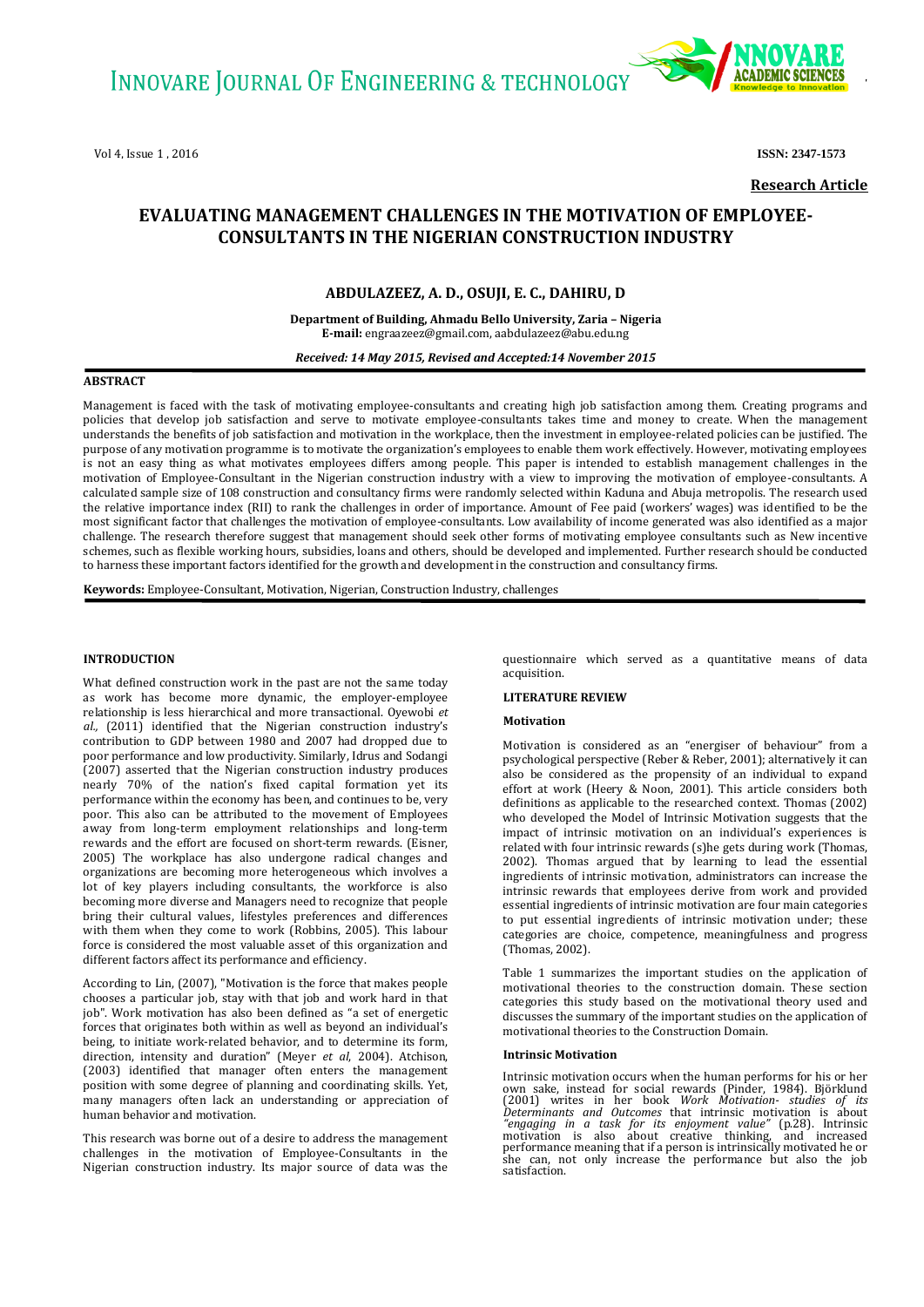# **Table 1: Summary of the Important Studies on the Application of Motivational Theories to the Construction Domain**

| S/No.        | <b>First Author</b><br>(Year of<br><b>Publication</b> ) | <b>Title</b>                                                                                               | <b>Motivation</b><br><b>Theories</b><br>Considered                   | <b>Study Group</b>                   | <b>Suggestions for Enhancement of Motivation</b>                                                                                                                                                                                                                                                                 |
|--------------|---------------------------------------------------------|------------------------------------------------------------------------------------------------------------|----------------------------------------------------------------------|--------------------------------------|------------------------------------------------------------------------------------------------------------------------------------------------------------------------------------------------------------------------------------------------------------------------------------------------------------------|
| $\mathbf{1}$ | Schrader,<br>C.R (1972)                                 | Motivating<br>construction<br>craftsmen                                                                    | Maslow's<br>need theory                                              | Workers                              | Involvement, Information, improved methods,<br>praise<br>and motivational programs to fit the<br>idiosyncrasies of                                                                                                                                                                                               |
| 2            | Hazeltine, C.S (1976)                                   | Motivation of<br>construction<br>workers                                                                   | Vroom's<br>expectancy<br>theory                                      | Workers                              | their situation<br>Active and continuous role played by managers in<br>managing workers motivation, identifying the<br>outcomes valued by employees, developing<br>performance measurement techniques and set<br>reachable goals.                                                                                |
| 3            | Borcherding,<br>J.D (1977)                              | Motivating the<br>lower level<br>supervisory staff<br>and work force<br>on<br>super projects               | Herzberg's<br>two-factor<br>theory                                   | Workers &<br>Supervisors             | Achievement, growth, challenge suggested as<br>motivators. Avoiding delays and changes by<br>preplanning and methods improvement,<br>Craftsmen<br>and foremen participation in job policy making -<br>techniques to reduce de-motivation.                                                                        |
| 4            | Laufer,A.<br>(1983)                                     | Motivating<br>construction<br>workers                                                                      | Vroom's<br>expectancy<br>theory                                      | Workers                              | Active and continuous role played by managers in<br>managing workers motivation, identifying the<br>outcomes valued by employees, developing<br>performance measurement techniques and set<br>reachable goals.                                                                                                   |
| 5            | Maloney, W.<br>F (1986)                                 | Motivation in<br>unionised<br>construction                                                                 | Vroom's<br>expectancy<br>theory                                      | Workers                              | Suggested for performance definition, facilitation<br>for achieving goals and measurement of<br>performance along with continuous<br>encouragement as motivators.                                                                                                                                                |
| 6            | Moilwa, T<br>(1990)                                     | The motivation of<br>construction<br>supervisors in<br>Botswana                                            | Herzberg's<br>two-factor<br>theory                                   | Supervisors                          | Motivation is subjected to culture and will<br>influence<br>methods and techniques used to motivate their<br>subordinates.                                                                                                                                                                                       |
| 7            | Zakeri, M<br>(1997)                                     | <b>Factors affecting</b><br>the motivation of<br>Iranian<br>construction<br>operatives                     | Maslow's<br>need theory<br>and<br>Herzberg's<br>two-factor<br>theory | Workers                              | Top five motivating factors for Iranian<br>construction operatives are: Fairness of pay,<br>incentive and financial rewards, on time payment,<br>good working facilities, safety at work. But these<br>are poorly gratified.                                                                                     |
| 8            | Shoura M.M<br>(1998)                                    | Motivation<br>parameters for<br>engineering<br>managers using<br>Maslow's theory                           | Maslow's<br>need theory                                              | Engineers<br>and Project<br>Managers | Meaningfulness of tasks, self-sufficiency in doing<br>job through continuous training - motivating<br>factors. Also suggested that motivational<br>programs galvanise the work interest of<br>individuals and stimulate harmony within the<br>organisation                                                       |
| 9            | Kaming P.F<br>(1998)                                    | What motivates<br>construction<br>craftsmen in<br>developing<br>countries? A case<br>study of<br>Indonesia | Maslow's<br>need theory<br>and<br>Herzberg's<br>two-factor<br>theory | Workers                              | For Indonesian workers five most motivating<br>variables<br>are: Fair pay, good work relationship, overtime<br>payment, bonus and good safety program and five<br>most de-motivating factors are disrespect, little<br>accomplishment, lack of co-operation,<br>discontinuity of work and unsafe work condition. |
| 10           | Ruthankoon,<br>R (2003)                                 | Testing<br>Herzberg's two-<br>factor theory in<br>Thai Construction<br>Industry                            | Herzberg's<br>two-factor<br>theory                                   | Engineers,<br>and Foremen            | Achievement, growth, responsibility and<br>advancement are considered as job content<br>factors, Salary, relationship with supervisors are<br>considered as important job context factors by<br>Thai engineers and foremen.                                                                                      |
| 11           | Uwakweh<br>B.O (2006)                                   | Motivational<br>climate for<br>construction<br>apprentice                                                  | Vroom's<br>expectancy<br>theory                                      | Work<br>apprentice                   | Providing challenging, clear and achievable tasks<br>suggested as motivators. It is also suggested that<br>praises for jobs done well, involvement and<br>providing                                                                                                                                              |

Source: Venkatesan et.al (2009)

#### **Extrinsic motivation**

Extrinsic motivation is based on external factors such as selfinterest and the pleasure of making profits (Nelson *et al.*, 2006). Extrinsic and intrinsic motivation is one and another opposite which means that extrinsic motivation is a behavior that is performed just for the money and not for the pleasure of doing it. People that are extrinsically motivated do not actually get motivated from the work itself.

#### **RESEARCH METHODOLOGY**

According to Saunders et al, (2003), the choice of research method influences the way in which the researcher collects data. Given the scale and complexity of the study, a number of methods are considered in order to capture the diversity of information and data across a number of sources and 'to gather the richest picture of the prevailing condition' (Saunders et al, 2003).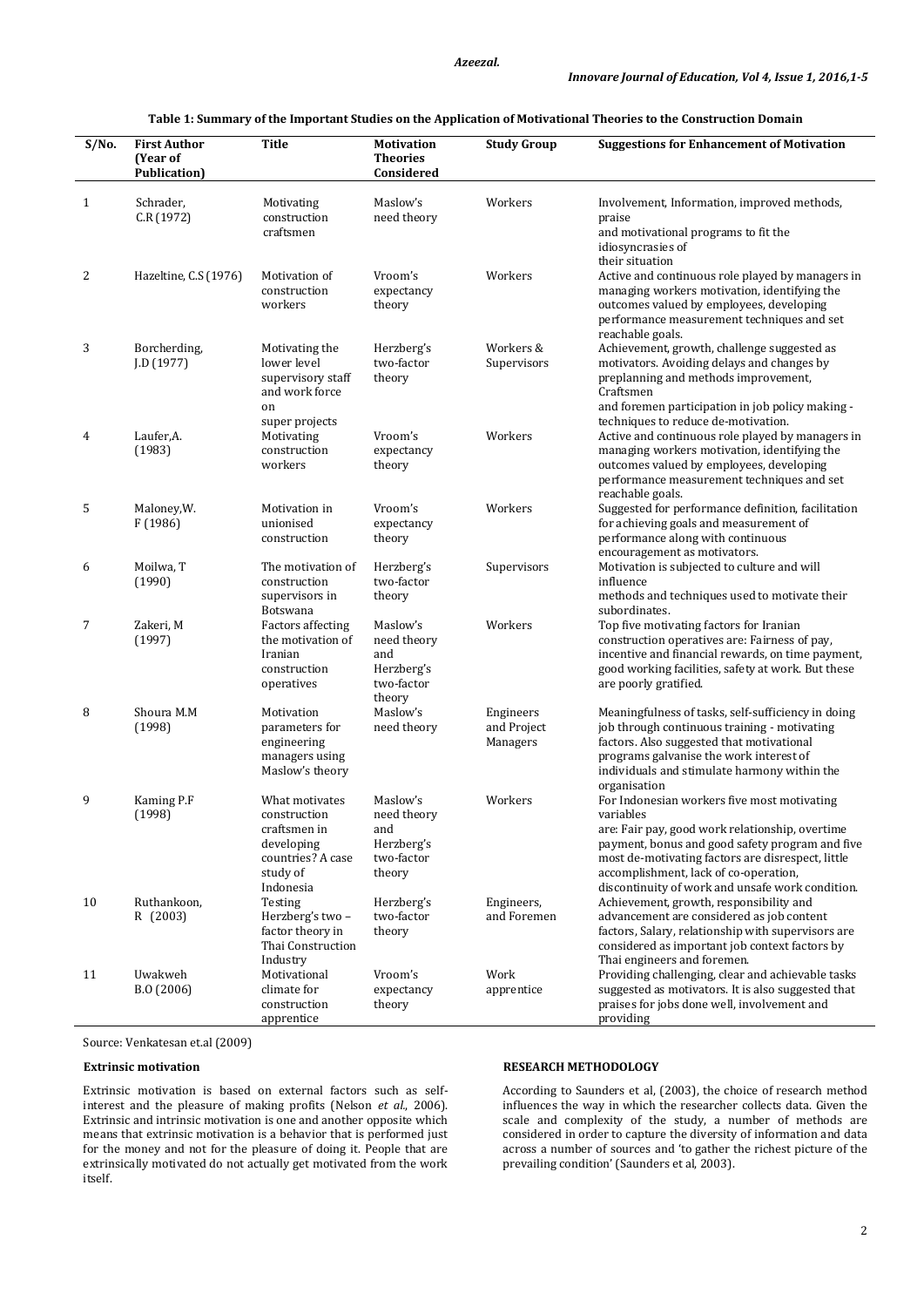The study was carried out in Northern Nigeria, and random sampling technique was used for selecting construction and consultancy firms for this study. Descriptive and narrative survey methods were used. The secondary data for this research was obtained through extensive literature search from published and unpublished articles, to articulate and evaluate management challenges in the motivation of Employee-Consultant in the Nigerian construction industry. According to Kado (2011) a list of registered consultancy firms with the Corporate Affairs Commission shows that there are 6,990 registered consultancy and construction firms across the Nigeria, 39% (2726) of which are located in northern part of the country. Focusing on Abuja and Kaduna, where most of the firms are either located or have an office, the research therefore used a sample size of 108 firms which was used for the distribution of the research questionnaires.

For the management of construction and consultancy firms, the research showed that the sample size can be calculated by using the following equation for 94% confidence level (Glenn 2003; Kish 1965)

 $n = n^21/[1+(n^21/N)]$  -------------------------3.2 Where:

 $n =$  sample size from finite populationn $1 =$  sample size from infinite population =  $S^2/V^2$  -------------------------------3.3 Where S2 is the variance of the population elements and V2 is a

standard error of sampling population,  $S = 0.1$  to 0.5 and  $V = 0.047$  $N =$  total number of population, S= 0.5 was chosen  $n1 = S^2/V^2 = 113.17$  N= 2726

 $n = 113.17/([1+(113.17/2726)]) = 108$ 

Thus the study would administer 108 questionnaires.

The formulae below were adopted to statistically define the quantity and quality of the responses.

 n % = -------- x 100 ------------------------------3.4 N

n – Number of responses

N – Total number of respondents

#### **Weighted Mean**

| $f_1x_1 + f_2x_2 + f_3x_3 + f_4x_4 + f_5x_5$ |                        |
|----------------------------------------------|------------------------|
| -----------------<br>$x =$                   | -------------------3.5 |
| x,                                           |                        |
| Where: f – weight given to each response     |                        |

 x – Number of responses  $x_t$  – total number of responses

#### **Relative Importance Index (RII)**

Relative importance index was used in the study to rank the factors that affect motivation among both the consultants and the management.

**Relative Importance Index (RII)** =  $\frac{\sum fx}{\sum f(x)}$  $\frac{\sum fx}{\sum f} \times \frac{1}{k}$ <u>+</u> -----------------------------<br>k **3.6**

Where,

 $\Sigma$ fx = is the total weight given to each attributes by the respondents.

 $\Sigma f$  = is the total number or respondents in the sample.  $K =$  is the highest weight on the likert scale.

Ranking of the items under consideration was based on their RII values. The item with the highest RII value is ranked first (1) the next (2) and so on.

The rating of all the factors for degree of significance was based on the value of their respective relative importance index (RII). The guide for the rating is given in Table 3.1 below:

Mean, relative importance index (RII) and percentages were used as a means of data analysis.

| Table 3.1 Guide to Degree of Significance |               |  |  |  |
|-------------------------------------------|---------------|--|--|--|
| Degree of significance                    | Rating        |  |  |  |
| Very significant                          | $0.76$ above  |  |  |  |
| Significant                               | $0.67 - 0.75$ |  |  |  |
| Fairly significant                        | $0.45 - 0.66$ |  |  |  |
| Not significant                           | 0.44 below    |  |  |  |
| Source: Vanduhe (2012)                    |               |  |  |  |

## **Table 4.1: Breakdown of Administered Questionnaires**

|                                  | Management |
|----------------------------------|------------|
| No. distributed                  | 108        |
| No. properly filled and returned | 63         |
| Percentage response              | 58.3%      |
| Source: Field survey 2014        |            |

#### **FINDINGS AND DISCUSSION**

From the research work, the following findings were discovered, and presented in figures and tables for easy articulation and interpretation.

From table 4.1 based on the assertion of Moser and Kalton (1971) the result of a survey could be considered significant if the response rate not lower than 30-40%. Therefore, the percentage of the returned questionnaires is adequate for analysis.

## **Number of years of company existence**



*Source: Field Survey, (2014)*

**From figure 4.10 above, majority of the firms have been in existence for 5-10 years, with a percentage of 41.27 (%), while** 

**0-5 years had a percentage of 28.57 (%), 10-15 years have percentage of 23.81 (%) and above 15 years has the lowest percentage of 6.35 (%)**

#### **Types of consultants employed by the firms**



#### *Source: Field Survey, (2014)*

#### **From Figure 4.1 above, majority of the consultants employed by the construction and consultancy firms is a combination of various**

22.22(%), while those with only architects have the lowest percentage of 19.05(%).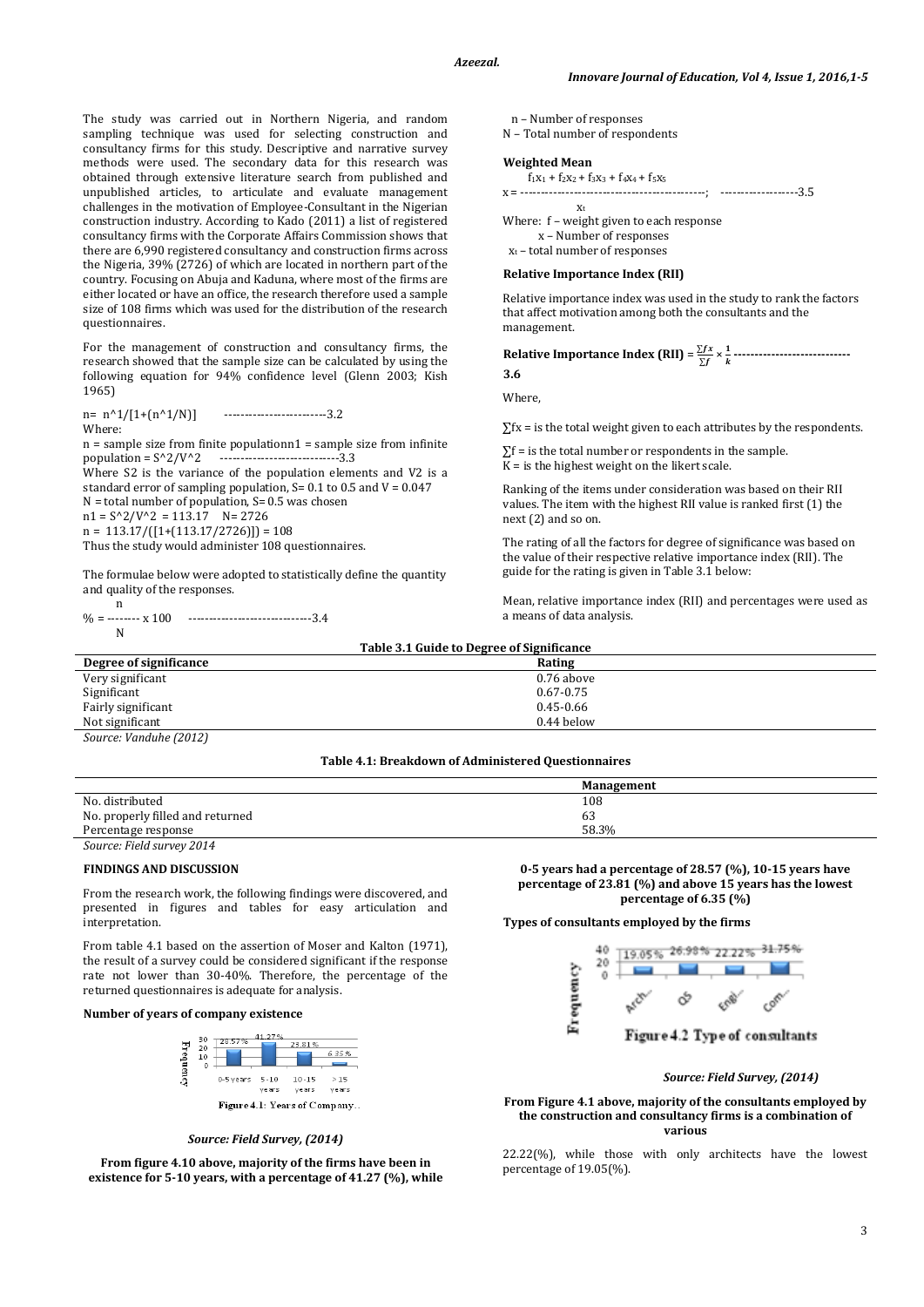**Size of the Firms**



*Source: Field Survey, (2014)*

**From figure 4.2 above, majority of the firms are medium sized, with a percentage of 54(%), and it is followed by small firms with a percentage of 33.33(%). Large firms have the lowest percentage with of 12.7(%).**

**Number of consultants employed by the Firms**



#### *Source: Field Survey, (2014)*

**From figure 4.13 above, majority of the firms employed consultants between a percentage of 6-10 consultants with a percentage of 44.44(%), above 10 consultants have a percentage of 30.16(%), while 1-5 consultants have the least percentage of 25.40 (%).**

employee consultants have a percentage of 26.98 (%), firms with only engineers as employee consultants have a percentage of consultants (architects, quantity surveyors and engineers), with a percentage of 31.75(%), firms with only quantity surveyors as

#### **Challenges to motivation of employee-consultants by management**

Table 4.7 shows the challenges of motivation by management among employee-consultants. The Amount of Fee paid (workers' wages) t seventh respectively, and they are considered fairly significant since they fall between 0.45-0.66.From the result obtained the most important challenge to motivation of employee-consultants was identified to be the amount of fees paid as workers' wages, the management identified that after payment of workers' wages the organization is left with no other fund, by which they can motivate the employee-consultants. Consumption expenditure by the company and Low availability of income were also identified as major challenges, this is because huge sums of money spent in running the companies, coupled with the unsteady flow of income from the public and private clients. Poor facility for motivation is also a significant challenge, as many companies do not have a standard scheme and policy for motivating employee-consultants. The other challenges were considered fairly significant as and are also noteworthy since they also have some degree of significance on the motivation of employee-consultants,

#### **CONCLUSION AND FURTHER RESEARCH**

The survey considered the challenges in the motivation of Employee-Consultant by management and from the survey the research discovered that the companies view the challenges to motivation in the light of money or monetary value.

#### **Table 4.2 Challenging Factors to Motivation by Management**

| S/N                                              | challenging factors                      | <b>Frequency of Response</b> |                              |                          | Σf | $\Sigma$ fx | Mean | <b>RII</b> | <b>Position</b> |
|--------------------------------------------------|------------------------------------------|------------------------------|------------------------------|--------------------------|----|-------------|------|------------|-----------------|
|                                                  |                                          |                              | 2                            | 3                        |    |             |      |            |                 |
| 1.                                               | Amount of Fee paid (workers' wages)      | $\overline{\phantom{a}}$     | 12                           | 51                       | 63 | 177         | 2.81 | 0.94       | 1st             |
| 2.                                               | Poor Facilities for motivation           | 10                           | 35                           | 18                       | 63 | 134         | 2.13 | 0.71       | 4th             |
| 3.                                               | Low availability of income               | 5                            | 35                           | 23                       | 63 | 144         | 2.29 | 0.76       | 3rd             |
| 4.                                               | Organizational Policy                    | 29                           | 22                           | 12                       | 63 | 97          | 1.54 | 0.51       | 7th             |
| 5.                                               | Incompetence of organization             | 32                           | 20                           | 11                       | 63 | 105         | 1.67 | 0.56       | 5th             |
| 6.                                               | Annual turn-over as it affect motivation | 27                           | 36                           | $\overline{\phantom{a}}$ | 63 | 99          | 1.57 | 0.52       | 6th             |
| 7.                                               | Consumption expenditure by the company   | 6                            | 25                           | 32                       | 63 | 152         | 2.41 | 0.80       | 2nd             |
| 8.                                               | Management Enlightenment                 | 43                           | 20                           | $\overline{\phantom{a}}$ | 63 | 83          | 1.32 | 0.44       | 8th             |
| (1=not Important, 2=Important, 3=very Important) |                                          |                              | Source: Field Survey, (2014) |                          |    |             |      |            |                 |

Amount of Fee paid (workers' wages) was ranked as the first factor, and therefore is considered a very significant factor that hinders the motivation of employee-consultants. High consumption expenditure by the company and Low availability of income is also a limiting factor for the management performance in the motivation of employee-consultants.

The research therefore suggest that management should seek other forms of motivating employee consultants such as New incentive schemes, such as flexible working hours, subsidies, loans and others, should be developed and implemented.

Further research should be conducted to harness these important factors identified for the growth and development in the construction and consultancy firms.

# **REFERENCES**

- 1. Atchison, T. A. (2003). Exposing the myths of employee satisfaction. Healthcare Executive, 17(3), 20.
- 2. Björklund, C. (2001) Work Motivation- Studies of its Determinants and Outcomes. Stockholm: Elanders Gotab.
- 3. Eisner, S. P. (2005). Managing generation Y. Sam advanced management journal, autumn.
- 4. Harrison, L. (1994). Motivation in the Project Setting. In D. Lock (ed.) Gower Handbook of Project Management: 531-549. England: Gower Publishing

- 5. Heery, E. & Noon, M. (2001). *A Dictionary of Human Resource Management*. New York: Oxford University Press.
- 6. Idrus, Arazi Bin and Sodangi, Mahmoud (2007) Framework for Evaluating Quality Performance of Contractors in Nigeria. Internatinal Journal of Civil & Environmental Engineering IJCEE-IJENS Vol: 10 No: 01 pp34-39
- Kado, D. (2011) Assessment of quality management practices of the Nigerian Building design firms. (Unpublished PhD Dissertation) Ahmadu Bello University Zaria.
- 8. Lin P. Y. (2007), *The Correlation Between Management and Employee Motivation in SASOL Polypropylene in Business, South Africa,* Dissertation Thesis of Master Degree, University of Pretoria, South Africa. Retrieved from: [http://upetd.up.ac.za/thesis/available/etd0804200892827/u](http://upetd.up.ac.za/thesis/available/etd0804200892827/)n restricted/dissertation.pdf, (Accessed on:10/09/2013)
- 9. Management study guide (2014). Retrieve from http://managementstudyguide.com/motivationalchallenges.htm
- 10. Meyer, J. P., Becker, T. E. & Vandenberghe, C. (2004). Employee commitment and motivation: A conceptual analysis and integrative model. Journal of applied psychology.
- 11. Miner, J. B. (1980). Theories of Organizational Behavior. San Diego: The Dryden Press